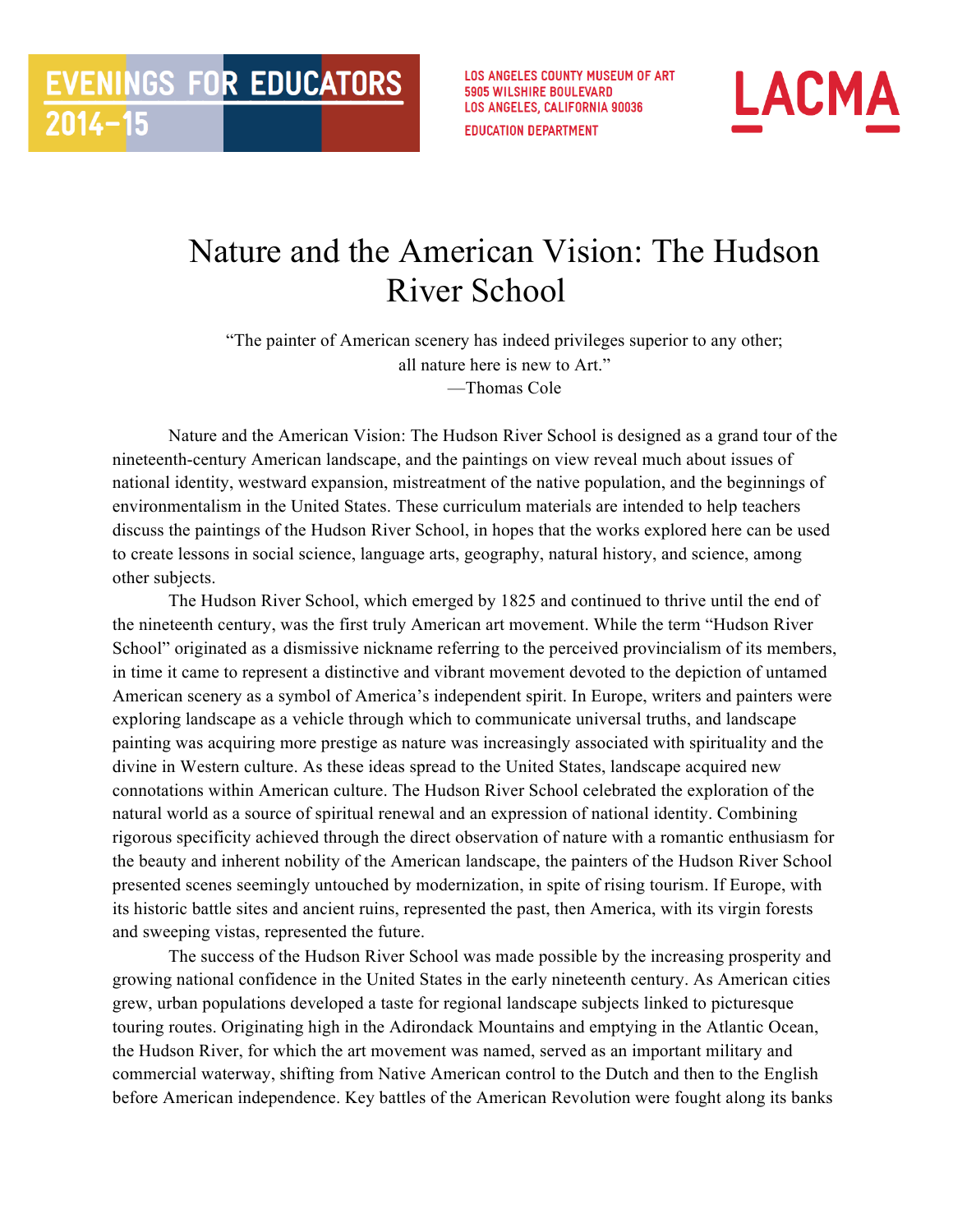and that history seemed to bestow even greater significance upon the river's natural beauty. In 1825, the completion of the Erie Canal linked the Hudson with the Great Lakes, making it an even busier commercial route. With the advent of steamboats, a new tourism industry emerged. Boats carried visitors past serene, picturesque landscapes and delivered them to hotels along the river's shores. Literature and travel prints fed the growth of this tourism, which came to be known as the American Grand Tour. Even before this new rush of attention, the artists of the Hudson River School were drawn to the waterway to paint its magnificent views of unspoiled nature. Peaceful pastoral scenes were celebrated, along with the awe-inspiring majesty of sites like Niagara Falls, depicted by Louisa Davis Minot in 1818 as a churning, majestic symbol of the power of nature.

The Hudson River School consisted of primarily New York City–based landscape painters led by Thomas Cole (1801–1848), an English émigré whose crowning masterpiece, The Course of Empire (c. 1834–36), is addressed in these curriculum materials. Cole immigrated to the United States in 1818 at the age of seventeen, and, soon after making his first journey up the Hudson River in 1825, developed a reputation as one of the country's most innovative landscape painters. He went on to influence artists like his friend Asher B. Durand (1796–1886), who advocated the therapeutic effects of American landscape paintings on city dwellers (and whose White Mountain Scenery, Franconia Notch, New Hampshire [1857] can also be found in this packet), as well as his talented pupil, Frederic Edwin Church (1826–1900). Successive painters would continue to portray the same landscapes as Cole and his contemporaries under different light and seasonal conditions, and, in doing so, championed nature's value as an endless source of inspiration.

While the first generation of Hudson River School painters made the expected journey to Europe to learn from the Old Masters and be exposed to European taste and culture, secondgeneration American painters no longer felt obligated to travel there. Instead, they turned to the unfamiliar landscapes of the American West, which had become more accessible with the development of the railroad, as a source of inspiration and also expanded their travels even farther, to South America and the Arctic. Church combined the fundamental values he had adapted from Cole with a new interest in science and a passion for exploration. His Cayambe (1858), painted after a sketch from his second expedition to South America, marks a new chapter for the Hudson River School, having broadened its scope to encompass the farthest reaches of "American" landscape.

After the Civil War, the Hudson River School began to wane in popularity as Americans became enamored of imported European styles, notably the French Barbizon School of landscape painting. From 1825 to 1876, however, the Hudson River School represented much more than a style of painting. In these seemingly serene landscape paintings, a growing tension is evident, between the desire to conserve the pristine American wilderness and the powerful drive for the young nation to prove itself by pushing for progress, expansion, and industrialization. These curriculum materials are intended to facilitate the use of these paintings as primary sources in the classroom. Close observation, together with the in-depth investigation of the works of art in this exhibition, will reveal issues of history, politics, ecology, and identity, all of which remain startlingly relevant today.